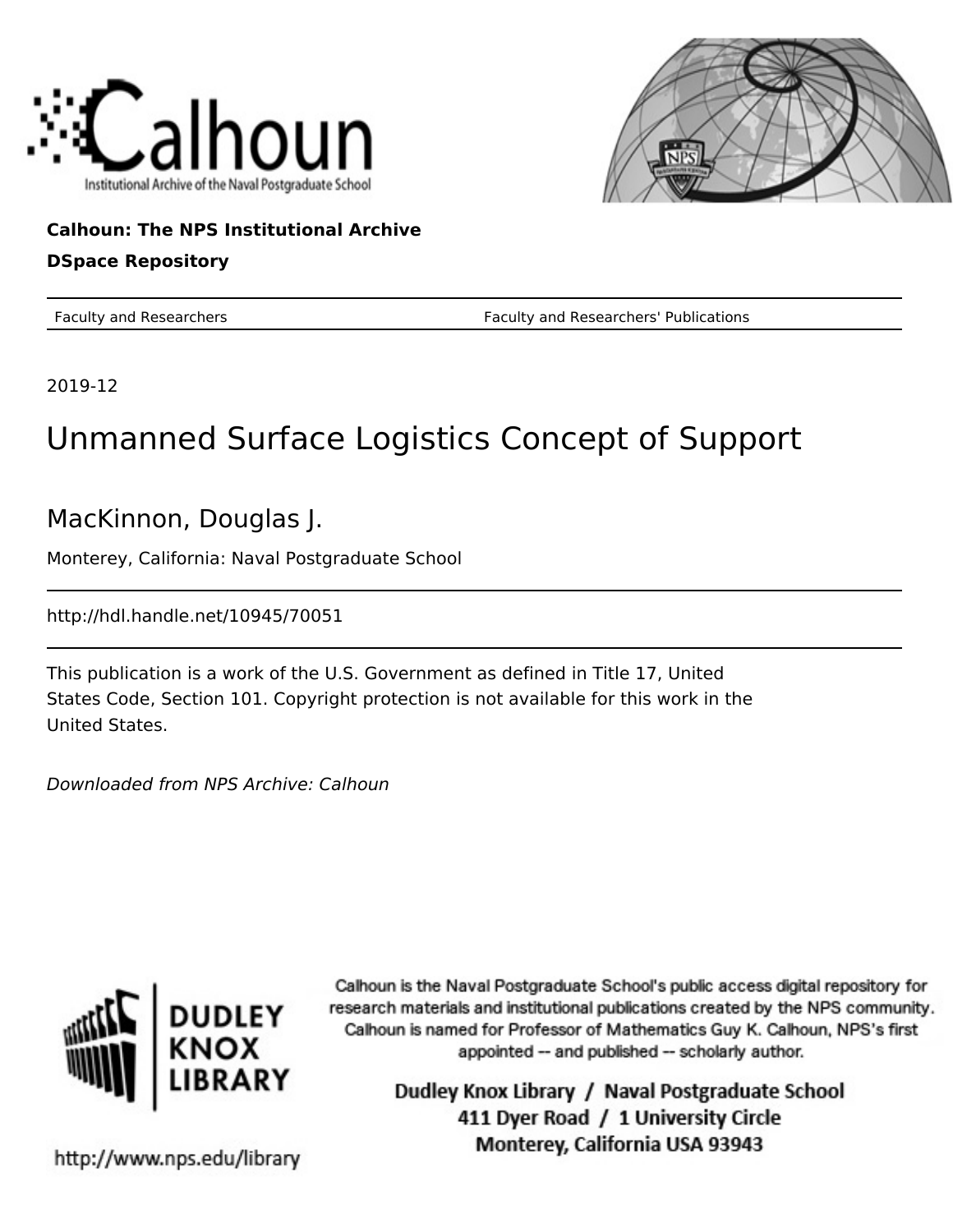Tactical Wireless Mesh Networks (WMN) Concept for Unmanned Logistics Surface Vehicle (ULSV) Employment in Communication-Challenged Environments Report Date: 11Aug 2019 Project Number: NPS-19-N118-A Naval Postgraduate School Information Sciences Department



# MONTEREY, CALIFORNIA

## TACTICAL WIRELESS MESH NETWORKS (WMN) CONCEPT FOR UNMANNED LOGISTICS SURFACE VEHICLE (ULSV) EMPLOYMENT IN COMMUNICATION-CHALLENGED ENVIRONMENTS

Period of Performance: 02/12/2018-07/23/2019

Project PI: Douglas MacKinnon Project and Thesis Secondary Reader: Jeffrey Kline Project Contributors: Jeffrey Kline and Jeffrey Appleget Student Participation: Edward Crapino, LT, USN

Prepared for: Topic Sponsor Lead Organization: N4 - Material Readiness & Logistics Topic Sponsor: N41L Research POC Name: CAPT Eric Bach, USN Research POC Contact Information: Eric.Bach@navy.mil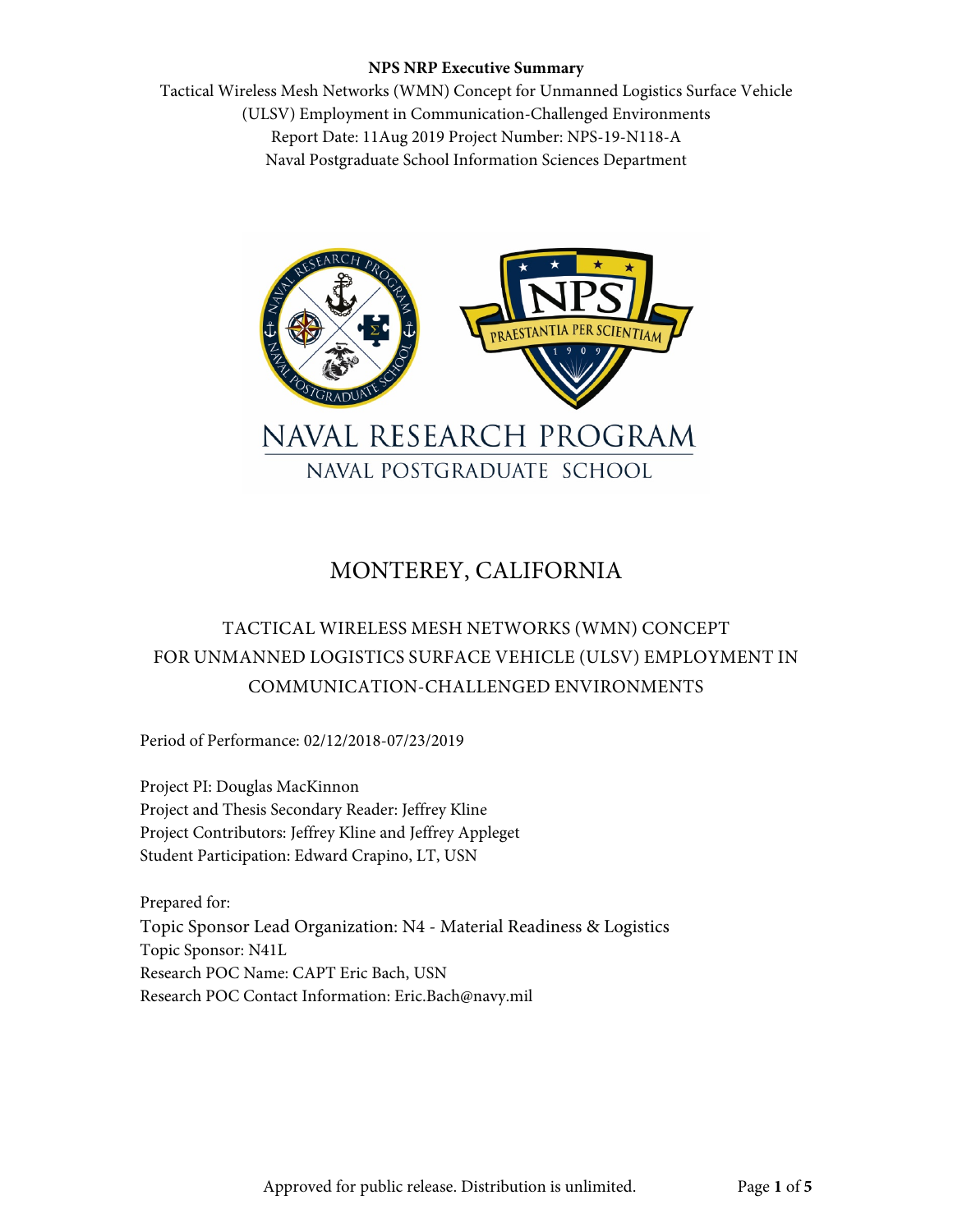Tactical Wireless Mesh Networks (WMN) Concept for Unmanned Logistics Surface Vehicle (ULSV) Employment in Communication-Challenged Environments Report Date: 11Aug 2019 Project Number: NPS-19-N118-A Naval Postgraduate School Information Sciences Department

### **EXECUTIVE SUMMARY**

#### **Project Summary**

Logistics support plays an essential role in the United States Navy's success at sea as fuel, food, and equipment are delivered to underway ships on a daily basis via the Combat Logistics Force (CLF). However, with the advent of unmanned vehicle technologies, unmanned logistic surface vehicles (ULSVs) have the potential to provide a less costly and more efficient alternative to conventional CLF ships. Additionally, ULSVs have the potential to enhance freedom of maneuver and lethality in contested environments as they require little to no human intervention during transit. The ability to maintain communications is critical to ULSV operations, especially in a communication-challenged environment such as the Philippine Sea. Through review of literature and experimentation via wargaming, this thesis proposes an additional or alternative communication architecture onboard ULSVs by exploring the impact of tactical wireless mesh networks (WMN) in communication-challenged environments.

**Keywords:** unmanned surface vehicle, unmanned logistics surface vehicle, USV, ULSV, tactical mesh networks, wireless mesh networks, WMN, directional antenna, ultrawideband sensor network, UWB, data flow, logistics, communication architecture, MUNIN, tactical airborne network, TAN, wargame, LITMUS, Unity, Combat Logistics Force, CLF, Philippine Sea, communication-challenged environments

#### **Background**

By studying and conducting operational testing of large unmanned container ships, organizations such as the Maritime Unmanned Navigation through Intelligence in Networks (MUNIN) project, were able to provide publicly available documentation concerning communication challenges that ULSVs may potentially face during maritime operations. These challenges are further increased in contested areas such as the Philippine Sea, as China has placed great emphasis on the development of cyber and electronic warfare units to support its maritime expansion (Office of the Secretary of Defense, 2018).

For this reason, this thesis explores alternative ways to maintain data flow that may be less prone to cyberattacks and more localized. This thesis suggests that this may be achieved through the use of directional antennas, ultrawideband (UWB) sensor networks, and range augmentation using tactical airborne networks (TANs) and the Defense Advanced Research Projects Agency's (DARPA's) Towed Airborne Lift of Naval Systems (TALONS).

The main attribute of directional antennas is that they have a preferential direction, therefore granting more powerful communication capability over omnidirectional antennas (Kim & Ko, 2005). This was demonstrated during Space and Naval Warfare Systems Command's (SPAWAR) tests of its Directional Ad Hoc Networking Technology (DANTE) antenna in 2010, which achieved a maximum link range of 58 nautical miles (Meagher, Olsen, Cirullo, Ferro, Stevens, & Yu,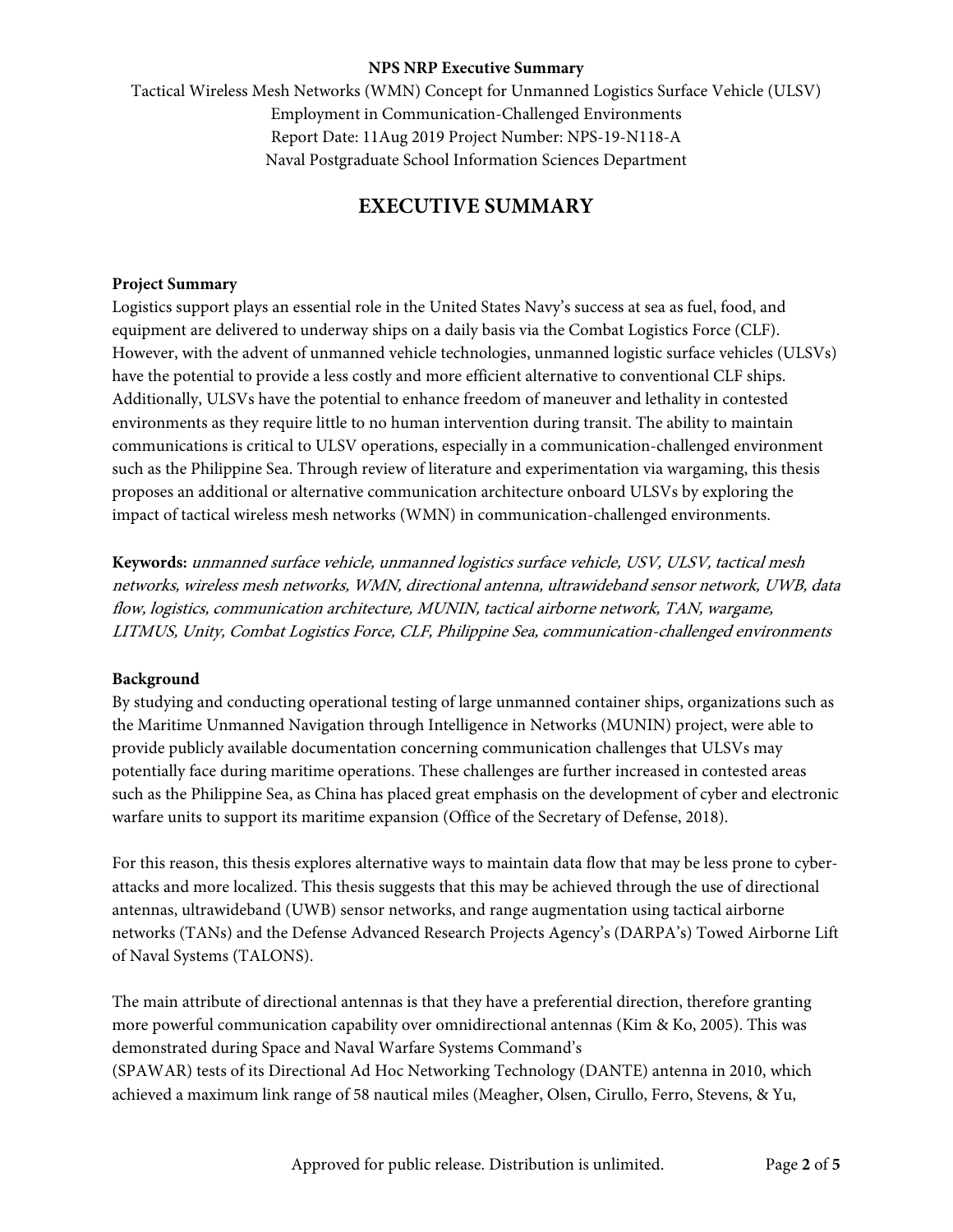Tactical Wireless Mesh Networks (WMN) Concept for Unmanned Logistics Surface Vehicle (ULSV) Employment in Communication-Challenged Environments Report Date: 11Aug 2019 Project Number: NPS-19-N118-A Naval Postgraduate School Information Sciences Department

2011). As these antennas must be directed (Zhang, Liu, Fang, & Wu, 2006), a UWB transmission system may provide an optimal localization method due to its low probability of detection and high location determination accuracy (Zhang et al., 2006).

TANs may potentially extend the range of ULSVs to other nodes by allowing air assets to exchange data with the ULSVs or to serve as relay nodes via their own directional antennas. Another alternative is through the use of TALONS. TALONS is a system that enhances intelligence, surveillance, and reconnaissance communications onboard naval ships. During DARPA's 2016 demonstration, TALONS was able to extended the ship's surface-track radar by 500 percent and triple the range of a handheld omnidirectional radio onboard (DARPA, 2016). This thesis theorizes that TALONS could potentially achieve similar results in tactical WMNs through a robust communication architecture integration.

#### **Findings and Conclusions**

As the main focus of this thesis is the operational feasibility of the proposed communication architecture, we used one of the OA4604 (Wargaming Applications) unclassified sponsored wargames as the basis for our experimentation. Through the use of Lightweight Interstitials Toolkit for Mission Engineering Using Simulation (LITMUS) and its associated Unity engine, Red and Blue teams executed their respective missions to determine optimal ways to implement ULSVs by Blue forces. The proposed communication architecture consisted of SPAWAR's DANTE, UWB sensor networks, TANs, and TALONS onboard the ULSVs and selected friendly units.

One of the key findings is that the proposed tactical WMN architecture demonstrated to give Blue a tactical advantage over Red through an increase in Blue's situational awareness via TALONS and SPAWAR's DANTE antennas. SPAWAR's directional antennas also allowed the ULSVs to be controlled at a large distance. To note, it was assumed that any loss of communication or data link from and to the ULSVs would trigger the ULSVs to conduct an emergency stop as proposed by the Maritime UK MASS Code of Practice (2018). For this reason, it was imperative to maintain communication and data links with the ULSVs, as the loss of either one would require technical support from nearby friendly units.

#### **Recommendations for Further Research**

Considering that the experimentation was conducted at the unclassified level via LITMUS and Unity, much of the results and data acquired were operationally driven with a number of assumptions and technical limitations at hand. We believe that field experimentation involving the proposed communication architecture used in the wargame should be conducted to gain better insight into the potential technical flaws that the system may have. Due to the classification level of the wargame, we recommend conducting similar wargames with similar scenarios at higher classification levels to obtain more accurate data based on U.S. and our adversary's capabilities.

Cybersecurity onboard ULSVs in a tactical mesh network should also be researched in more depth given the potential cyber threats that ULSVs may encounter. Aside from field experimentation, we recommend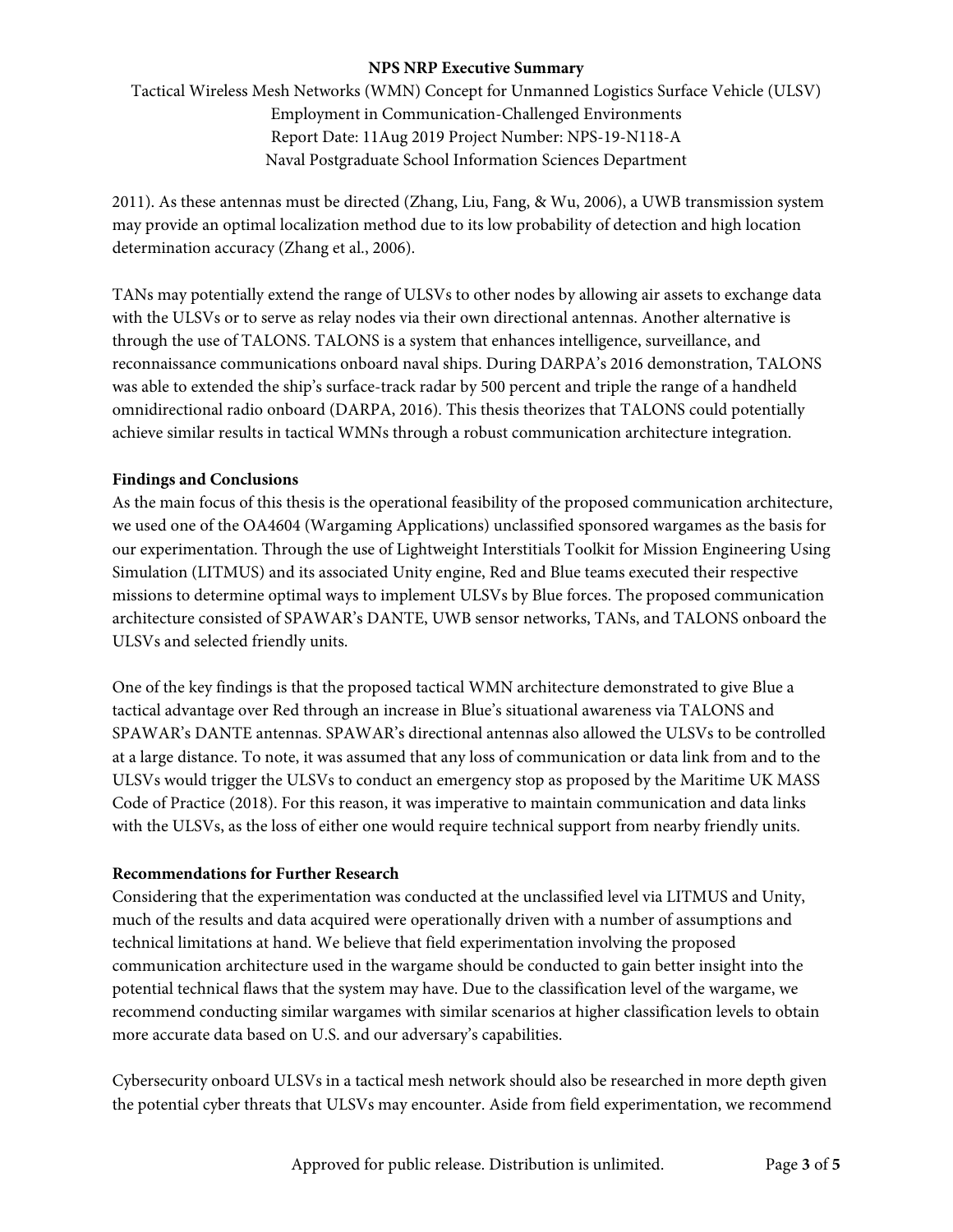Tactical Wireless Mesh Networks (WMN) Concept for Unmanned Logistics Surface Vehicle (ULSV) Employment in Communication-Challenged Environments Report Date: 11Aug 2019 Project Number: NPS-19-N118-A Naval Postgraduate School Information Sciences Department

developing different plugins for LITMUS and Unity that allow adversarial units to conduct cyber-attacks. Alternative communication methods, such as through the use of lights and visual signals from ULSVs, should also be explored.

Finally, the propoal to weaponize unmanned vehicles, as put forth by the U.S. Navy's surface warfare director earlier in 2019, suggests installing combat and weapons systems onboard ULSVs (Larter, 2019). Via field experimentation and wargaming, we recommend researching the feasibility of ULSV weaponization to analyze its impact on fleet tactics. Considering that weaponizing ULSVs may increase the probability of adversarial targeting, deceptive operations similar to the Russian Club-K missile container system should also be researched (Stott, 2010).

#### **References**

- DARPA. (2016, October 24). ACTUV Unmanned Vessel Helps TALONS Take Flight in Successful Joint Test. Retrieved from<https://www.darpa.mil/news-events/2016-10-24>
- Kim, S., & Ko, Y. (2005). A directional antenna based path optimization scheme for wireless ad hoc networks. Mobile Ad-Hoc And Sensor Networks, Proceedings, 3794, 317–326. Retrieved from <http://citeseerx.ist.psu.edu/viewdoc/download?doi=10.1.1.331.6529&rep=rep1&type=pdf>
- Larter, D. B. (2019, January 21). US Navy moves toward unleashing killer robot ships on the world's oceans. Retrieved from [https://www.defensenews.com/naval/2019/01/15/the-us-navy-moves](https://www.defensenews.com/naval/2019/01/15/the-us-navy-moves-toward-unleashing-killer-robot-ships-on-the-worlds-oceans/)[toward-unleashing-killer-robot-ships-on-the-worlds-oceans/](https://www.defensenews.com/naval/2019/01/15/the-us-navy-moves-toward-unleashing-killer-robot-ships-on-the-worlds-oceans/)
- Maritime UK. (2018, November 02). Maritime Autonomous Surface Ships UK Code of Practice. Retrieved from [https://www.maritimeuk.org/media-centre/publications/maritime-autonomous](https://www.maritimeuk.org/media-centre/publications/maritime-autonomous-surface-ships-uk-code-practice/)[surface-ships-uk-code-practice/](https://www.maritimeuk.org/media-centre/publications/maritime-autonomous-surface-ships-uk-code-practice/)
- Meagher, C., Olsen, R., Cirullo, C., Ferro, R., Stevens, N., & Yu. (2011). Directional ad hoc networking technology (DANTE) performance at sea. In 2011 - MILCOM 2011 Military Communications Conference (pp. 950–955). IEEE. Retrieved fro[m https://doi.org/10.1109/MILCOM.2011.6127802](https://doi.org/10.1109/MILCOM.2011.6127802)
- Office of the Secretary of Defense. (2018). Annual Report to Congress: Military and Security Developments Involving the People's Republic of China 2018 (RefID: 8-0F67E5F). Washington, DC. Retrieved from [https://media.defense.gov/2018/Aug/16/2001955282/-1/-1/1/2018-CHINA-](https://media.defense.gov/2018/Aug/16/2001955282/-1/-1/1/2018-CHINA-MILITARY-POWER-REPORT.PDF)[MILITARY-POWER-REPORT.PDF](https://media.defense.gov/2018/Aug/16/2001955282/-1/-1/1/2018-CHINA-MILITARY-POWER-REPORT.PDF)
- Stott, M. (2010, April 26). Deadly new Russian weapon hides in shipping container. Retrieved from [https://www.reuters.com/article/us-russia-weapon/deadly-new-russian-weapon-hides-in](https://www.reuters.com/article/us-russia-weapon/deadly-new-russian-weapon-hides-in-shipping-container-idUSTRE63P2XB20100426)[shipping-container-idUSTRE63P2XB20100426](https://www.reuters.com/article/us-russia-weapon/deadly-new-russian-weapon-hides-in-shipping-container-idUSTRE63P2XB20100426)
- Zhang, Y., Liu, W., Fang, Y., & Wu, D. (2006). Secure localization and authentication in ultra-wideband sensor networks. IEEE Journal on Selected Areas in Communications, 24(4), 829–835. Retrieved from<https://doi.org/10.1109/JSAC.2005.863855>